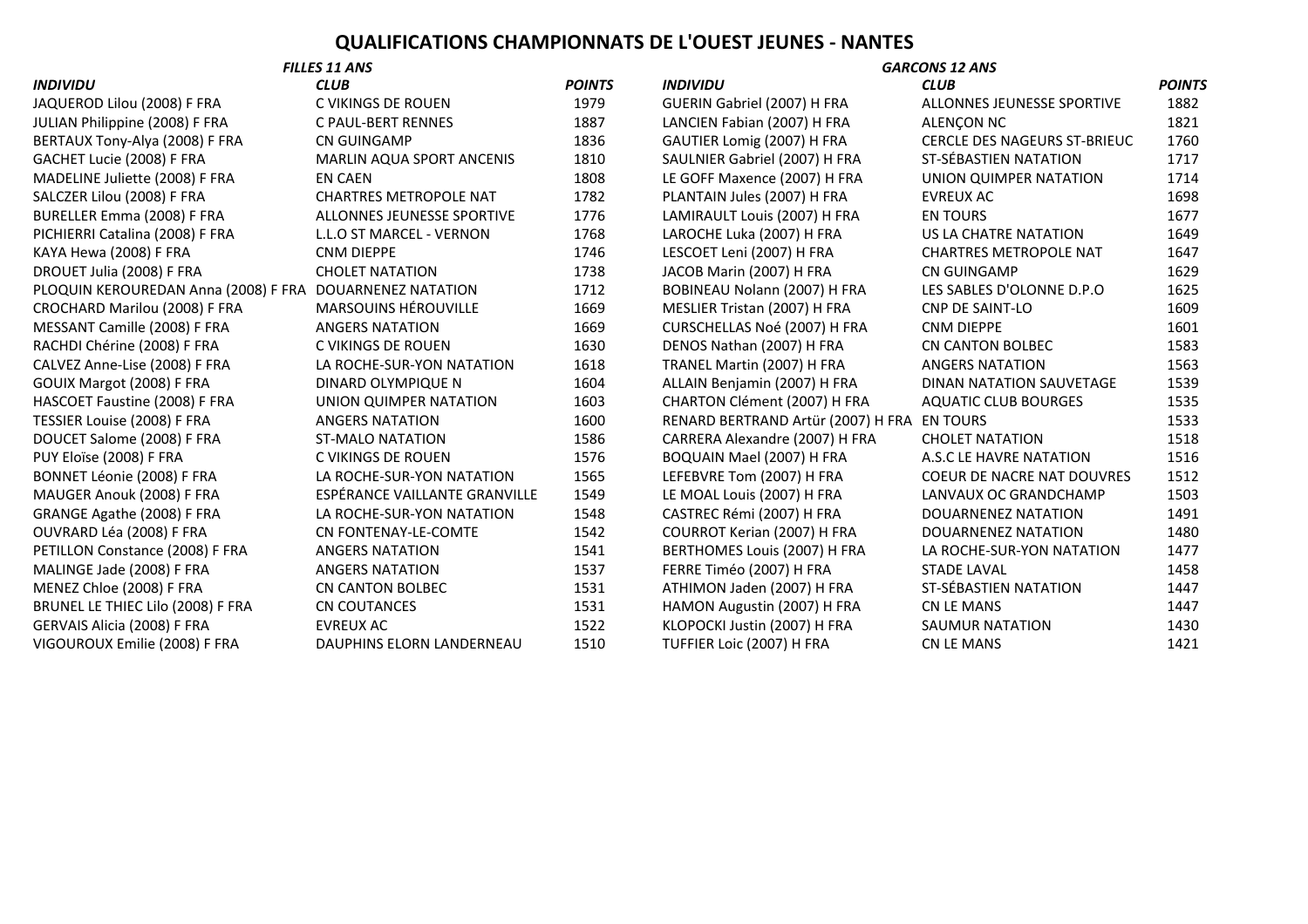## **QUALIFICATIONS CHAMPIONNATS DE L'OUEST JEUNES - NANTES**

| <b>FILLES 12 ANS</b>                              |                                     | <b>GARCONS 13 ANS</b> |                                   |                                 |      |
|---------------------------------------------------|-------------------------------------|-----------------------|-----------------------------------|---------------------------------|------|
| MEIGNEN-RETHO Justine (2007) F FRA                | <b>CN VANNES</b>                    | 2415                  | TOULLIOU Owenn (2006) H FRA       | <b>CN LE MANS</b>               | 2208 |
| GEORGET Yuna (2007) F FRA                         | <b>ESPADON GRAND-QUEVILLY</b>       | 2285                  | SZKLAREK Nils (2006) H FRA        | <b>CN LE HAVRE</b>              | 2185 |
| VIAUD Anae (2007) F FRA                           | MARSOUINS HÉROUVILLE                | 2232                  | BANC Ludovic (2006) H FRA         | EN CAEN                         | 2128 |
| LEFEBVRE Romane (2007) F FRA                      | <b>ANDELLE NATATION</b>             | 2210                  | DUFOUR Simon (2006) H FRA         | <b>CNM DIEPPE</b>               | 2126 |
| BOUVIER Azheline (2007) F FRA                     | DAUPHINS ELORN LANDERNEAU           | 2207                  | DUBOST Baptiste (2006) H FRA      | <b>HAGUE NATATION</b>           | 2085 |
| NAZE Aurore (2007) F FRA                          | <b>CERCLE DES NAGEURS ST-BRIEUC</b> | 2194                  | CLOUET Constant (2006) H FRA      | <b>ANGERS NATATION</b>          | 2047 |
| CAMPORELLI Léonora (2007) F FRA                   | <b>STADE LAVAL</b>                  | 2156                  | DUFRESNE Simon (2006) H FRA       | <b>ANGERS NATATION</b>          | 2037 |
| SMEDT Agathe (2007) F FRA                         | <b>EN CAEN</b>                      | 2139                  | FESNIERES Baptiste (2006) H FRA   | <b>CNP DE SAINT-LO</b>          | 2036 |
| MAURICE Margaux (2007) F FRA                      | <b>CN VANNES</b>                    | 2125                  | LEBOIS Simon (2006) H FRA         | <b>ANGERS NATATION</b>          | 2012 |
| BONAMY Louisa (2007) F FRA                        | <b>EVREUX AC</b>                    | 2097                  | REMAUD Martin (2006) H FRA        | <b>ANGERS NATATION</b>          | 2005 |
| LEBEAU Lou-Ann (2007) F FRA                       | <b>CLUB DAUPHINS LE BLANC</b>       | 2092                  | EVE Nolan (2006) H FRA            | LES SABLES D'OLONNE D.P.O       | 1995 |
| DURAND Marie (2007) F FRA                         | <b>OLIVET NATATION I'NOX</b>        | 2089                  | DELAUNAY Alexandre (2006) H FRA   | <b>CHOLET NATATION</b>          | 1974 |
| LOUVEAU Isis (2007) F FRA                         | ST-SÉBASTIEN NATATION               | 2089                  | LE POTTIER Kévin (2006) H FRA     | CNP LOUDÉAC                     | 1973 |
| LECOMTE Juliette (2007) F FRA                     | LANNION NATATION                    | 2083                  | PERRIER Célian (2006) H FRA       | <b>CN COUTANCES</b>             | 1949 |
| GAREL Alaïs (2007) F FRA                          | ECN CHARTRES-DE-BRETAGNE            | 2075                  | MONG HUNE Jamy (2006) H FRA       | <b>NANTES NATATION</b>          | 1945 |
| HENAFF Louanne (2007) F FRA                       | <b>CN CHÂTEAULIN</b>                | 2071                  | SMOLAK Esteban (2006) H FRA       | <b>CHOLET NATATION</b>          | 1942 |
| MARECHAL QUEMIN Lucie (2007) F FRA                | <b>CERCLE DES NAGEURS ST-BRIEUC</b> | 2051                  | LALANNE Siméo (2006) H FRA        | DAUPHINS ELORN LANDERNEAU       | 1940 |
| TRUDELLE Mathilde (2007) F FRA                    | <b>CN LE MANS</b>                   | 2036                  | SAVARY Romain (2006) H FRA        | ESPÉRANCE VAILLANTE GRANVILLE   | 1938 |
| CARRY Ewenne (2007) F FRA                         | <b>ANDELLE NATATION</b>             | 2030                  | CORMIER Malo (2006) H FRA         | ST-NAZAIRE ATLANTIQUE NATATIOI  | 1936 |
| MALTERRE Léonie (2007) F FRA                      | C VIKINGS DE ROUEN                  | 2027                  | PEREIRA NETO Lorenzo (2006) H FRA | UNION QUIMPER NATATION          | 1936 |
| DEHAS Siham (2007) F FRA                          | LA ROCHE-SUR-YON NATATION           | 2015                  | COURTAT Morgan (2006) H FRA       | AN ROMORANTIN                   | 1924 |
| SCISTRI Eva (2007) F FRA                          | <b>EN CAEN</b>                      | 1996                  | NEVEU Rémi (2006) H FRA           | <b>CHARTRES METROPOLE NAT</b>   | 1920 |
| CORNILLET COCHET Louna (2007) F FRA               | C PAUL-BERT RENNES                  | 1995                  | ROUSSEAUX Thibault (2006) H FRA   | FECAMP AQUATIQUE CLUB           | 1916 |
| GERFAUD-VALENTIN Abigaëlle (2007) F FRA EVREUX AC |                                     | 1992                  | ZARAIDI Walid (2006) H FRA        | C PAUL-BERT RENNES              | 1909 |
| ZBAIR Ranya (2007) F FRA                          | C VIKINGS DE ROUEN                  | 1990                  | FOISNON Enzo (2006) H FRA         | CN CHÂTEAUDUN                   | 1908 |
| DREAN Marie (2007) F FRA                          | <b>LORIENT NATATION</b>             | 1989                  | DAGUET Thomas (2006) H FRA        | <b>ANGERS NATATION</b>          | 1894 |
| PROUTEAU Tiphaine (2007) F FRA                    | <b>LANNION NATATION</b>             | 1985                  | DUCLOUX Loup (2006) H FRA         | <b>CN COUTANCES</b>             | 1893 |
| GALPIN Maëliss (2007) F FRA                       | AAJB ENTENTE BLOIS                  | 1970                  | CORNIC Jean (2006) H FRA          | <b>ANGERS NATATION</b>          | 1880 |
| DELAINE Elsa (2007) F FRA                         | LES SABLES D'OLONNE D.P.O           | 1968                  | SIMON Nathan (2006) H FRA         | DAUPHINS ELORN LANDERNEAU       | 1877 |
| BLANCHARD Manon (2007) F FRA                      | <b>ASPTT NANTES</b>                 | 1962                  | SCHNEPP Glen (2006) H FRA         | <b>CN BREST</b>                 | 1868 |
| CONTOUR Emma (2007) F FRA                         | CN CHÂTEAULIN                       | 1961                  | GUILLOUZOUIC Tymenn (2006) H FRA  | PONT-CHATEAU NATATION           | 1848 |
| HENG Chloé (2007) F FRA                           | C PAUL-BERT RENNES                  | 1955                  | ROSAMOND Adam (2006) H FRA        | <b>ECN CHARTRES-DE-BRETAGNE</b> | 1846 |
| SUTEAU Loïse (2007) F FRA                         | <b>CN COUTANCES</b>                 | 1945                  | LE GENTIL Pierre (2006) H FRA     | UN PLOËRMEL                     | 1844 |
| MAILLARD Alice (2007) F FRA                       | C PAUL-BERT RENNES                  | 1931                  | ALLAIN Evan (2006) H FRA          | C REDON NATATION                | 1834 |
| BAMMERT Juliette (2007) F FRA                     | <b>NANTES NATATION</b>              | 1930                  | GUILLOU-ROBIN Novann (2006) H FRA | <b>CN GUINGAMP</b>              | 1825 |
| RAZAFIMAHENINA Noemie (2007) F FRA                | <b>CN LE MANS</b>                   | 1903                  | CAPRON Noa (2006) H FRA           | MARSOUINS HÉROUVILLE            | 1825 |
| CHALANGE Constance (2007) F FRA                   | <b>ANGERS NATATION</b>              | 1902                  | POULAIN Basile (2006) H FRA       | <b>CHALLANS NATATION</b>        | 1822 |
| BRUN Elsa (2007) F FRA                            | <b>EVREUX AC</b>                    | 1898                  | GE Nolan (2006) H FRA             | CN ST-FLORENT-SUR-CHER          | 1818 |
| CATHERINE Louane (2007) F FRA                     | <b>CNP DE SAINT-LO</b>              | 1887                  | ASSET MARCEAUX Ewen (2006) H FRA  | <b>ST-MALO NATATION</b>         | 1817 |
| MANSOURI Hiba (2007) F MAR                        | <b>CLUB DAUPHINS LE BLANC</b>       | 1884                  | LECLERCQ Arthur (2006) H FRA      | C VIKINGS DE ROUEN              | 1793 |